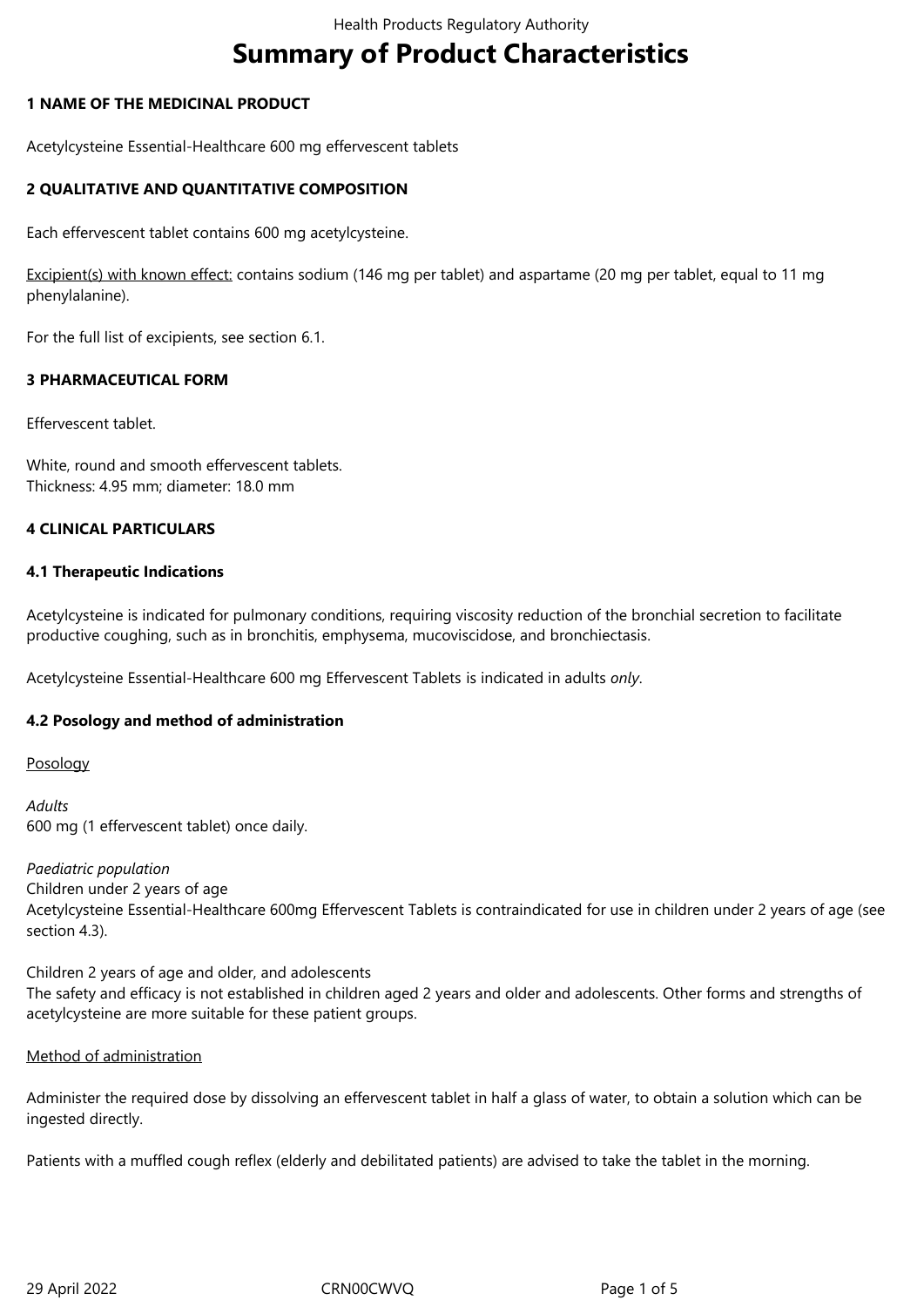# **4.3 Contraindications**

Hypersensitivity to the active substance or to any of the excipients listed in section 6.1. The tablets should not be used in children under 2 years of age. The tablets should not be used in children and pregnant women with phenylketonuria.

#### **4.4 Special warnings and precautions for use**

Bronchospasms may occur with the use of acetylcysteine. If bronchospasms occur, the medicinal product should be discontinued immediately.

Caution is advised in patients with peptic ulcer disease in their history, especially when using concomitantly other medicines known to irritate the gastrointestinal tract mucous.

In very rare cases, the occurrence of serious skin reactions such as Stevens-Johnson syndrome and Lyell's syndrome have been reported when acetylcysteine was used in the same time period. In most cases at least one co suspected drug could be identified, which was more likely the cause of the mucocutaneous syndrome. If new skin or mucosal changes are seen immediate medical advice should be sought and treatment with acetylcysteine should be discontinued.

Mainly at the beginning of the treatment with acetylcysteine bronchial secretion can become fluid and increase in volume. When a patient is unable to effectively cough up the secretions, postural drainage and broncho-aspiration have to be performed.

Acetylcysteine Essential-Healthcare 600mg Effervescent Tablets are sugar-free and can therefore be used by diabetics.

This medicinal product contains 146 mg of sodium per effervescent tablet, equivalent to 7.3% of the WHO recommended maximum daily intake of 2 g sodium for an adult. Caution is advised in patients on a controlled sodium diet.

In homozygous patients with phenylketonuria the amount of phenylalanine supplied by aspartame in this product should be taken into account in their dietary prescription.

#### Paediatric population

Mucolytics can block the airways of children under the age of 2 due to physiological characteristics of the respiratory system in this age group. The ability to cough up mucus may be limited. Therefore mucolytics should not be used in children younger than 2 years.

The safety and efficacy is not established in children aged 2 years and older and in adolescents.

The effervescent tablets should be dissolved fully before intake (section 4.2). Not fully dissolved tablets present a risk of choking and aspiration, particularly to elderly patients.

# **4.5 Interaction with other medicinal products and other forms of interactions**

#### Interaction with other medicinal products

Simultaneous dissolution of Acetylcysteine Essential-Healthcare 600mg Effervescent Tablets with other medicines is not recommended.

The inactivation of antibiotics by acetylcysteine has so far only been reported in *in vitro* tests, in which the relevant substances are directly mixed.

Nevertheless, when oral antibiotics are required it is advisable to take these two hours before or after acetylcysteine.

Acetylcysteine should not be administered concomitantly with antitussive medicinal products.

Acetylcysteine may increase the vasodilatory effect of nitroglycerin. Caution is advised.

Activated charcoal may decrease the effect of the acetylcysteine associated with reduced absorption.

29 April 2022 CRN00CWVQ Page 2 of 5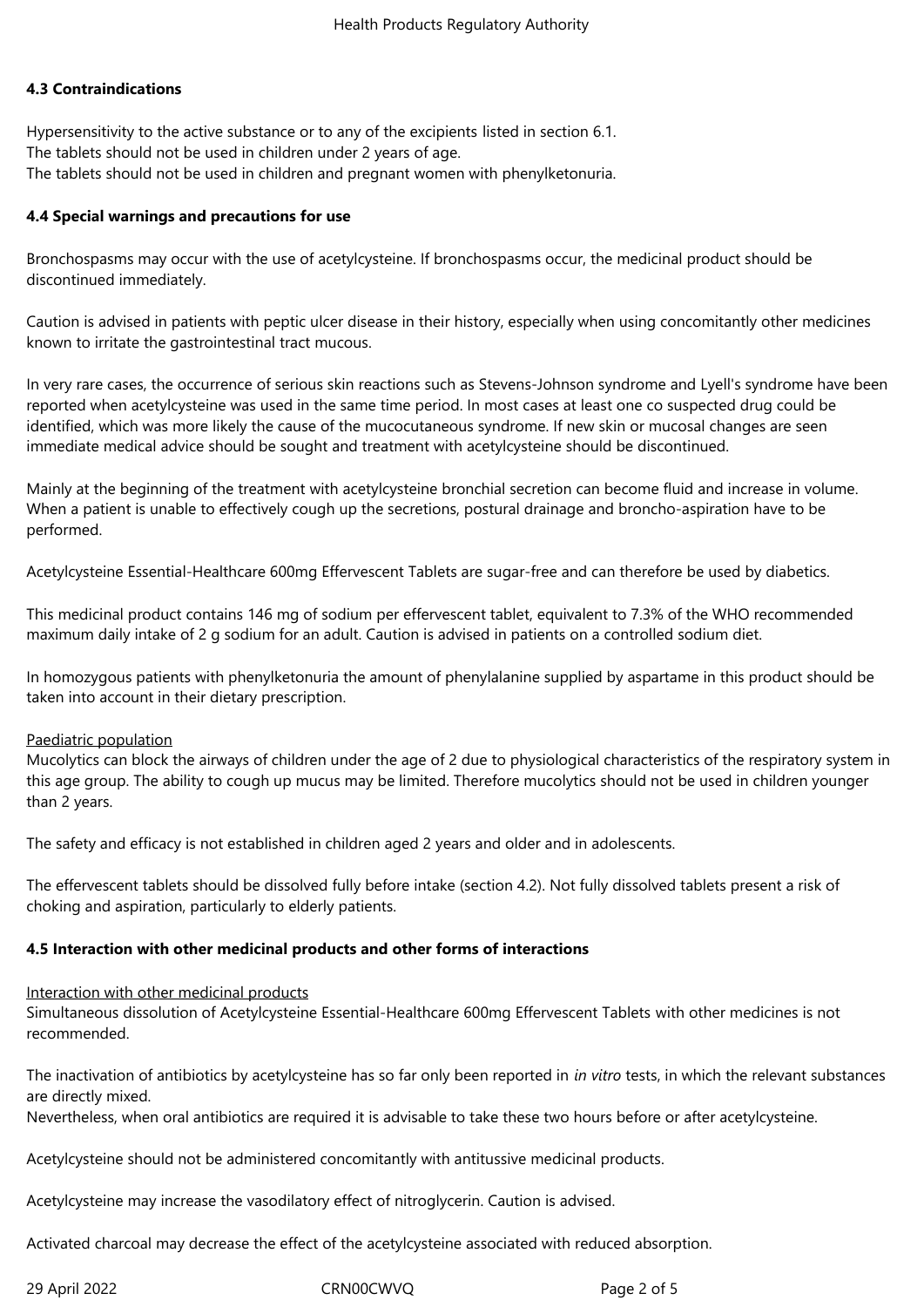# Interaction with laboratory tests

Acetylcysteine may affect the result for colorimetric salicylate determinations.

# **4.6 Fertility, pregnancy and lactation**

# **Pregnancy**

Acetylcysteine effervescent tablets are contraindicated in pregnant women with phenylketonuria due to the aspartame content. There is a limited amount from data on the use of acetylcysteine in pregnant women. Animal studies do not indicate reproductive toxicity (see section 5.3).

Acetylcysteine passes the placenta. Available data do not indicate a risk for the child. The use of Acetylcysteine Essential-Healthcare 600mg Effervescent Tablets during pregnancy should be considered if necessary.

# **Breastfeeding**

It is unknown whether acetylcysteine is excreted in breast milk, but in therapeutic doses of Acetylcysteine Essential-Healthcare 600mg Effervescent Tablets no effects on breast-fed infants are anticipated. Acetylcysteine Essential-Healthcare 600mg Effervescent Tablets can be used during breastfeeding.

# Fertility

Based on available preclinical experience, there are no indications for possible effects of the use of acetylcysteine on fertility.

# **4.7 Effects on ability to drive and use machines**

There are no data on the effect of acetylcysteine on the ability to drive. An effect is not likely.

# **4.8 Undesirable effects**

In below table adverse effects after systemic use of oral acetylcysteine are indicated according to organ class.

| <b>Organ class</b>                                           | <b>Adverse effect</b>                                               |                                         |                                                          |                  |
|--------------------------------------------------------------|---------------------------------------------------------------------|-----------------------------------------|----------------------------------------------------------|------------------|
|                                                              | <b>Uncommon</b><br>(≥1/1000 to<br>< 1/100                           | Rare<br>(≥1/10.000<br>to<br>$<1/1000$ ) | <b>Very rare</b><br>(<1/10.000)                          | <b>Not known</b> |
| Immune system<br>disorders                                   | Hypersensitivity<br>reactions*                                      |                                         | Anaphylactic shock, anaphylactic/ anaphylatoid reactions |                  |
| Nervous system<br>disorders                                  | Headache                                                            |                                         |                                                          |                  |
| Ear and<br>labyrinth<br>disorders                            | Tinnitus                                                            |                                         |                                                          |                  |
| Vascular disease                                             |                                                                     |                                         | Haemorrhage                                              |                  |
| Gastrointestinal<br>disorders                                | Stomatitis,<br>abdominal pain,<br>nausea,<br>vomiting,<br>diarrhoea | Dyspepsia                               |                                                          |                  |
| Skin and<br>subcutaneous<br>tissue disorders                 |                                                                     |                                         |                                                          | Facial oedema    |
| General<br>disorders and<br>administration<br>site disorders | Pyrexia                                                             |                                         |                                                          |                  |
| Investigations                                               | Hypotension                                                         |                                         |                                                          |                  |

\* Hypersensitivity reactions include bronchospasm, dyspnoea, pruritus, urticarial, rash, angioedema and tachycardia.

A decrease in platelet aggregation in the presence of acetylcysteine is confirmed in several studies. The clinical significance of this is not yet established.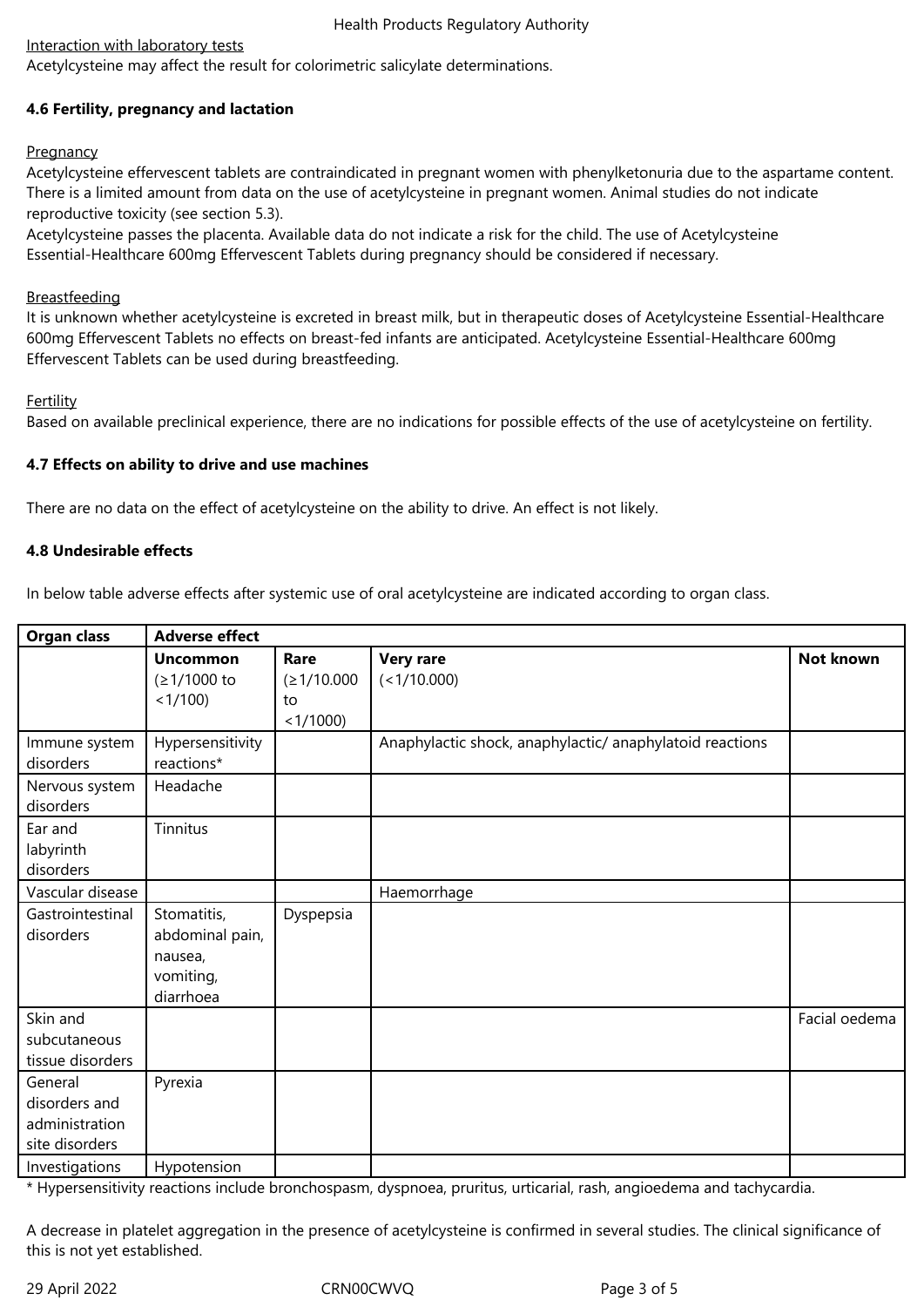# Reporting of suspected adverse reactions

Reporting suspected adverse reactions after authorisation of the medicinal product is important. It allows continued monitoring of the benefit/risk balance of the medicinal product. Healthcare professionals are asked to report any suspected adverse reactions via HPRA Pharmacovigilance, Earlsfort Terrace, IRL - Dublin 2; Tel: +353 1 6764971; Fax: +353 1 6762517. Website: www.hpra.ie; E-mail: medsafety@hpra.ie.

# **4.9 Overdose**

To date [no toxic overd](http://www.hpra.ie/)ose ha[s been reported for t](mailto:medsafety@hpra.ie)he oral pharmaceutical forms of acetylcysteine.

Voluntary test subjects are treated for three months with a dose of 11.6 mg acetylcysteine per day without observation of any serious side effects.

Oral doses up to 500 mg acetylcysteine per kg body weight have been toleraed with no signs of intoxication.

# **Symptoms**

Overdoses may cause gastrointestinal symptoms such as nausea, vomiting and diarrhea.

Treatment in case of overdose Symptomatic treatment if necessary.

# **5 PHARMACOLOGICAL PROPERTIES**

# **5.1 Pharmacodynamic properties**

Pharmacotherapeutic group: mucolytics, ATC code: R05C B01

Acetylcysteine is a mucolytic.

The mucolytic action is caused by decrease in viscosity of the bronchial mucous. This is explained by depolymerisation, in which the disulphide bonds in macro molecules present in mucous are opened.

In addition, acetylcysteine is a precursor of glutathione. Acetylcysteine is a derivative of the natural amino acid cysteine, which in the body serves as a substrate for the synthesis of glutathione.

In addition to the fact that acetylcysteine is able to normalize a state of glutathione depletion it can conjugate with different toxic compounds.

# **5.2 Pharmacokinetic properties**

Acetylcysteine is rapidly absorbed after oral administration and is distributed over the entire organism. The highest tissue levels are achieved in the liver, kidney and lungs. Acetylcysteine is mostly de-acetylated to cysteine in the liver. This will mainly be processed in the amino acid metabolism. Also reversible disulphide compounds are formed with amino acids and proteins with free sulfhydryl groups. Finally, high doses are mostly converted in inorganic sulphate and renally excreted.

# **5.3 Preclinical safety data**

Preclinical data based on conventional studies regarding safety pharmacology, repeat dose toxicity, genotoxicity, carcinogenic potency and reproductive toxicity do no indicate a risk of acetylcysteine in humans.

# **6 PHARMACEUTICAL PARTICULARS**

# **6.1 List of excipients**

29 April 2022 CRN00CWVQ Page 4 of 5 Citric acid (E330) Sodium hydrogen carbonate (E500 ii) Aspartame (E951) Povidone K-30 (E1201) Sodium chloride PEG 6000